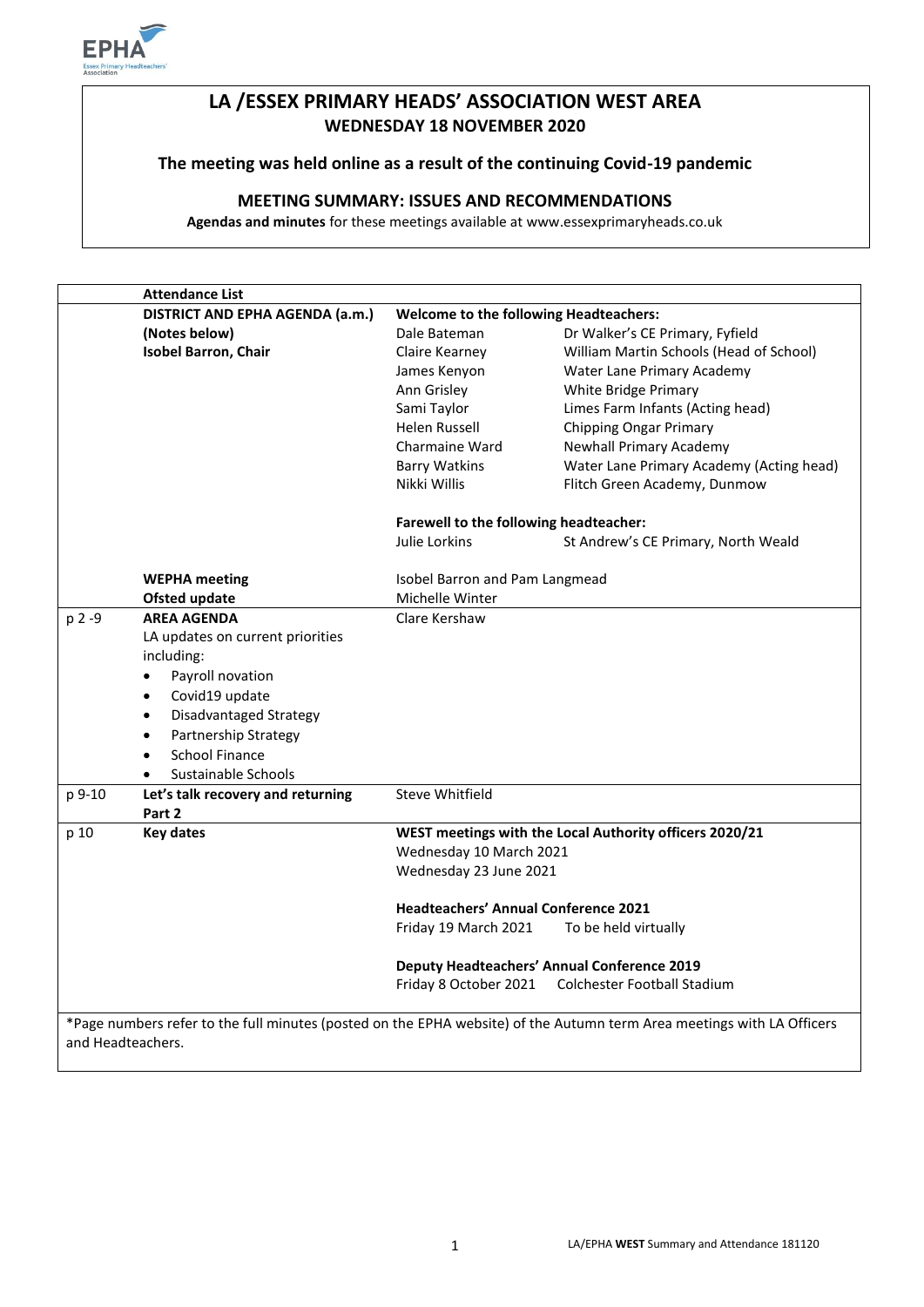

# **LA /ESSEX PRIMARY HEADS' ASSOCIATION WEST AREA DISTRICT AND AREA MEETING WEDNESDAY 18 NOVEMBER 2020 ATTENDANCE**

#### **Present**

Ros Allsop Clavering Primary Lisa Gibbs Leverton Primary

Clare Kershaw Director of Education Nicola Woolf Assistant Director West **In Attendance** Catherine Hutley Assistant Director Mid Pam Langmead EPHA Professional Officer Steve Whitfield ECC Strategy Lead for

Daisy Alexander Attendance Specialist Karen Woolhouse ECC **Apologies** 

George Athanasiou Great Sampford Primary/ West Vice-Chair Gina Bailey William Martin Schools Jane Harvey Staples Road Primary Isobel Barron Roseacres Primary/ West Chair Elaine Brook Chigwell Primary Lucy Mawson Stebbing Primary Bryony Collins Felsted Primary Felsted Primary Rebecca Pine Rewport Primary Casey Cox 5t James CE Primary Colin Raraty Rodings Primary Elizabeth Gelston Hatfield Heath Primary Linda Todd Radwinter CE Primary

> Social, Emotional and Mental Health (SEMH)

Chris Jarmain Ian Kendal

Clare Griffiths Dunmow St Mary's Primary

Debbie Attridge Ongar Primary Mary Jo Hall St Thomas More's Catholic Primary Dale Bateman Coopersale & Theydon Claire Jackman Great Easton CE Primary St Mary's CE Primary Our Lady of Fatima Trust Nikki Batt Moreton CE Primary Alison Kerrell Great Bardfield Primary Tracey Bratley Chrishall Holy Trinity Julie Lorkins St Andrew's North Weald Linda Chesworth Milwards Primary Christine Peden Pear Tree Mead Primary John Clements CEO LPT Teresa Phillips Thomas Willingale School Jodie Evans High Ongar Primary Michael Ross St John Fisher Catholic Primary Mary Evans **Henry Moore Primary** Helen Russell Chipping Ongar Primary Renette Fourie Hereward Primary Sue Spearman Fawbert & Barnard's Primary Lawrence Garside Felsted Primary Emma Vincent RA Butler Academy Amy Wareham Matching Green CE Primary Kevin Watts Great Dunmow Primary LA Officers **LA Officers LA Officers LA Officers LA Officers LA Officers LA Officers LA Officers LA OFFICER LA OFFICER LA OFFICER LA OFFICER LA OFFICER LA OFFICER LA OFFICER LA OFFICER LA OFFI** 

Karla Martin **Head of Education West** Sarah Cowley Henry Moore Primary Jacky Castle SEP Christine Lee Henry Moore Primary Jo Barclay Schools Safeguarding Victoria Marrow The Learning Partnership Trust Chris O'Nions SEND Quadrant Manager Neil Taggart Ingatestone & Fryerning Juniors

Linda Reid Elsenham CE Primary

Note: If your attendance or apologies have not been noted please contact the EPHA Professional Officer at [pam@langmead.me.uk](mailto:pam@langmead.me.uk) for amendment.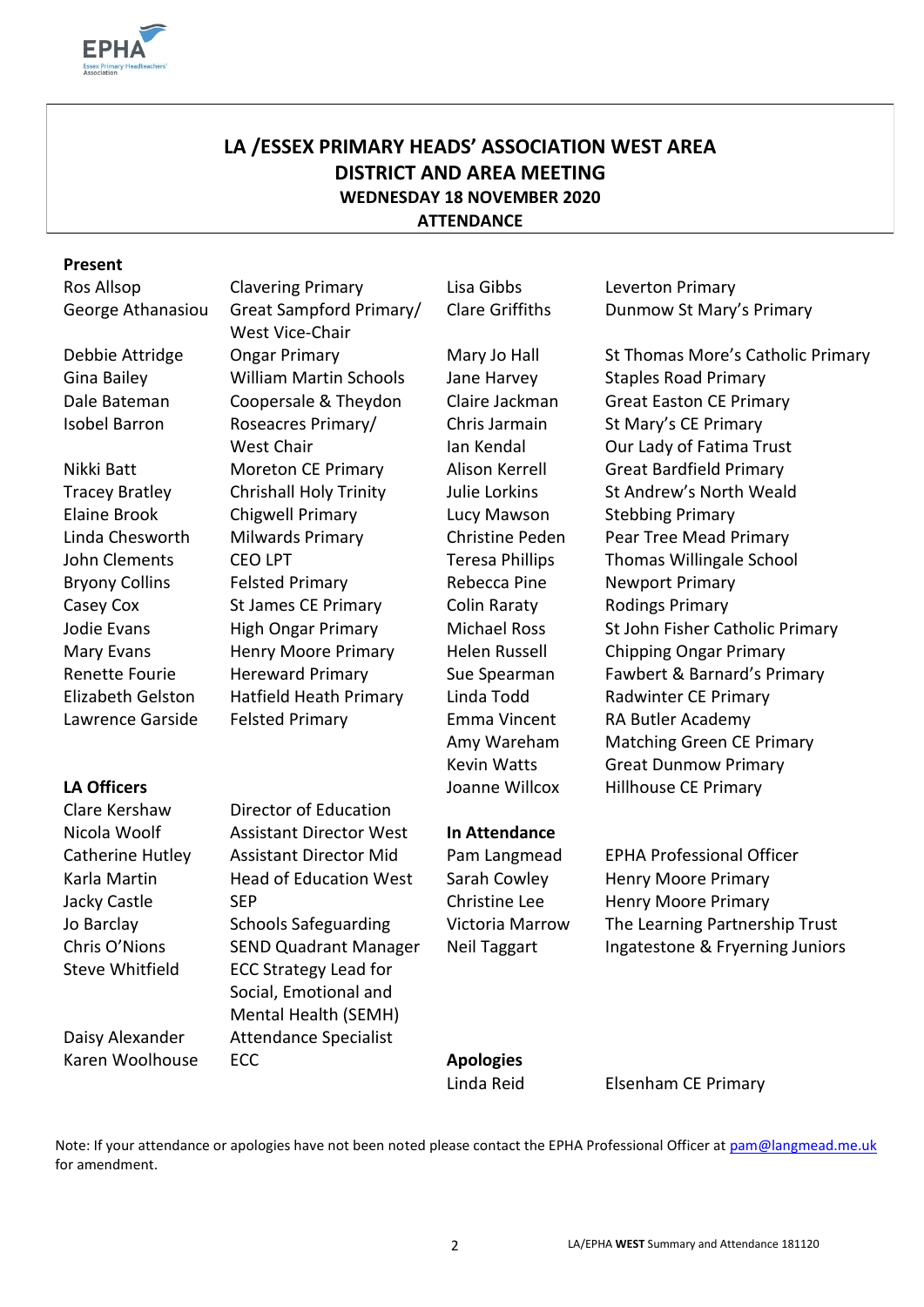

#### **WEST EPHA AREA MEETING MINUTES 18 NOVEMBER 2020**

#### **1. WELCOME**

The meeting was held online as a result of the continuing Coronavirus pandemic.

Isobel Barron, the West Area Chair welcomed headteachers to the meeting.

#### **Welcome to the following Headteachers:**

| Dr Walker's CE Primary, Fyfield          |  |
|------------------------------------------|--|
| William Martin Schools (Head of School)  |  |
| Water Lane Primary Academy               |  |
| White Bridge Primary                     |  |
| Limes Farm Infants (Acting head)         |  |
| <b>Chipping Ongar Primary</b>            |  |
| <b>Newhall Primary Academy</b>           |  |
| Water Lane Primary Academy (Acting head) |  |
| Flitch Green Academy, Dunmow             |  |
|                                          |  |

#### **Farewell to the following headteacher:**

Julie Lorkins St Andrew's CE Primary, North Weald

Isobel noted that, in addition to being a valued headteacher for many years, Julie has been an active member of West EPHA, on the EPHA Executive since 2013, holding office as both Chair and Vice-Chair of West EPHA during that time. Her departure (delayed for a term as she decided to stay on and support her school during the pandemic) also creates a vacancy for a representative for Epping Forest Rural, and heads in that group were asked to consider joining the Executive to represent their colleagues.

#### **2. WEST EPHA MEETING**

#### **a) EPHA Annual General Meeting**

The EPHA Annual General Meeting took place on 7 October 2020 and the following headteachers were elected as officers for the coming year:

- Harriet Phelps-Knights (Janet Duke Primary) Chair
- Nick Hutchings (Hamilton Primary) Vice-Chair

Nicky Barrand (Cherry Tree Primary) Executive Treasurer

They are supported by 36 headteachers across the county, representing their colleagues in different districts. The full Executive membership list, minutes of the AGM, and the Constitution and Financial Regulations are available on the EPHA website**.** 

For the time being meetings are being held online and, while first and foremost Executive members attend those meetings, a reminder that other headteachers can attend if they wish to.

### **b) EPHA Priorities for 2020/21**

At the AGM the headteachers who attended discussed the priorities for the Association for the coming year. It was agreed these should include:

*Support for schools around Covid-19*

Including navigating the guidance and putting forward primary headteacher views.

*Continuing to work collaboratively with partners*

Including the Local Authority, ASHE, ESSET, and now the Regional Schools Commissioner officer. It has never been more important to ensure that the primary headteacher voice is heard.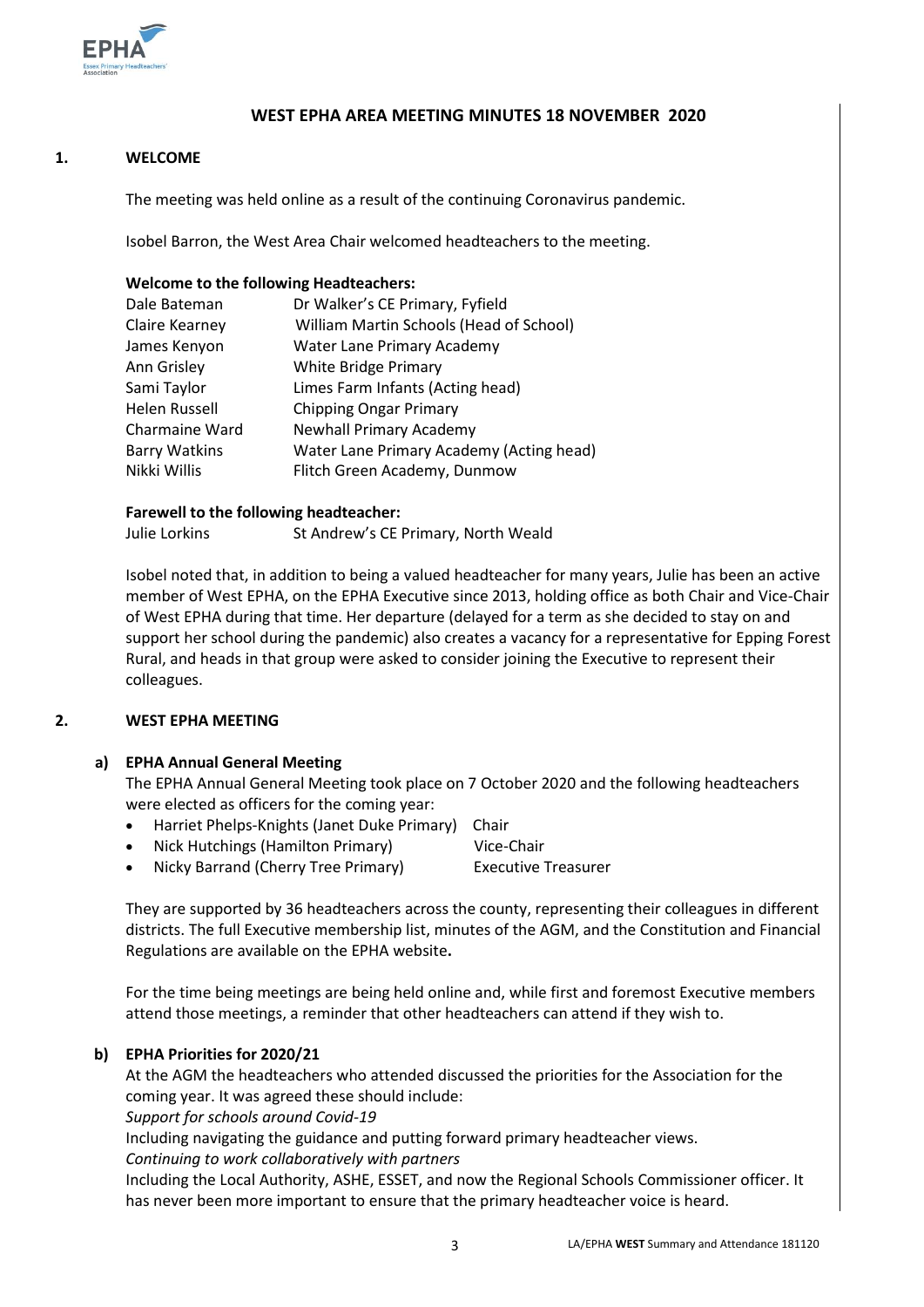

#### *Headteacher well-being*

This is even more important than ever given the huge current pressures on headteachers. The Headteacher Wellbeing programme, led by Jo Barclay, is being rolled out to schools. This started with a focus on resources for governors. The Professional Officer noted that all Schools Effectiveness Partners have received training on the Headteacher Wellbeing programme resources and they should be focused on this as a concern.

#### *Termly briefings for headteachers*

Continuation of the termly briefings delivered by the Professional Officer which are welcomed by many headteachers across the County.

#### *Training opportunities*

The Chair asked headteachers to feedback if there was anything EPHA should be responding to with training, resources and website updates – ongoing.

**c) The Autumn term EPHA newsletter** was circulated to headteachers in advance of the meeting - this can also be found on the Newsletter page of the EPHA website [www.essexprimaryheads.co.uk.](http://www.essexprimaryheads.co.uk/) Heads were also reminded to access the EPHA website for information and resources.

#### **d) EPHA conference information**

The Deputy and Assistant Heads' conference was held online this year and attended by over 180 delegates. Despite a few Zoom glitches, the conference was welcomed and enjoyed by the deputies, who heard presentations from Lord Robert Winston, Drew Povey and Jaz Ampaw-Farr, as well as workshops around managing anxiety, Ofsted and the primary curriculum.

The conference has become a "*do-not-miss"* annual networking event for many of our deputies and assistant heads, and reflects EPHA's recognition and appreciation of their role and importance in our primary schools. Next year's Deputy Heads' conference will be held on Friday 8 October 2021

#### **Headteachers' conference**

#### Friday 19 March 2021

Sadly, we will need to hold the conference online in March, as it seems unlikely that we will be able to host a large gathering by then. Information will be sent to you early in the spring term, and we promise to book some amazing speakers for you to enjoy.

### **e) EPHA Chairs' meeting with DfE (Regional Schools Commissioner) representatives**

Isobel noted that the EPHA Chairs, the Professional Officer and LA officers met with two representatives from the RSC office on  $5<sup>th</sup>$  October. It was useful to have a chance to feedback the direct views of headteachers, but EPHA Chairs were disappointed at the lack of understanding and recognition from the DfE of the current and ongoing pressures on headteachers, and their general refusal to be flexible about policies that are impacting on workload (for example, the recently released remote learning provision with increased expectations and the daily attendance return that schools are required to complete).

### **f) The Arts Sphere**

Wishbone Partnership, in collaboration with the Lars Windhorst Foundation, offers arts enrichment classes to schools (primary and secondary) whereby qualified artists deliver classes to students, covering a range of topics, techniques and media including:

- Drawing and painting
- Printing techniques
- Clay and sculpture
- Collage
- Digital Art
- Etc.

The aim of the art enrichment programme is to help students explore their artistic potential, encourage creativity and inspire and challenge students.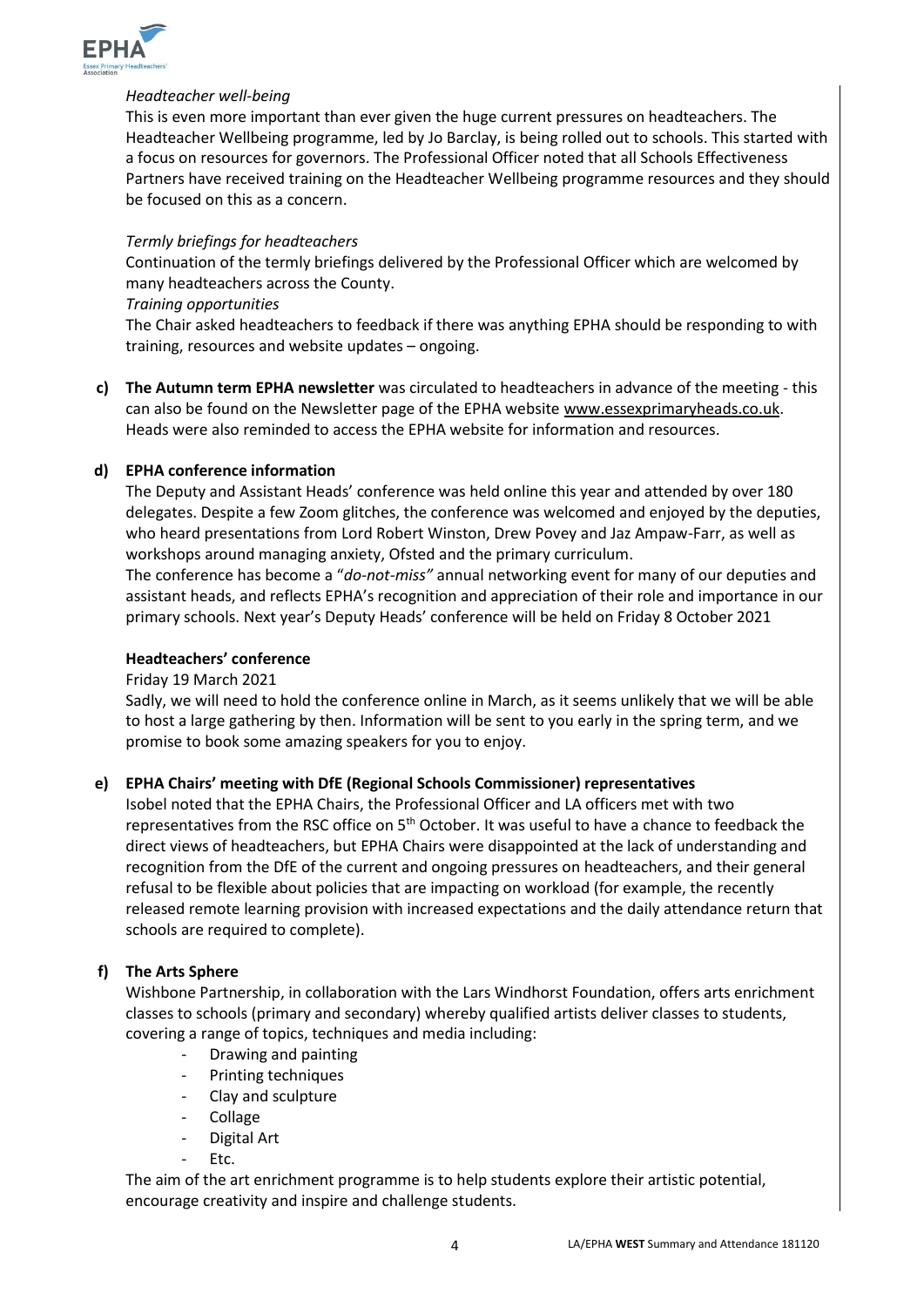

The Arts Sphere was conceived of as an enrichment programme in schools, but we have embraced online learning for secondary schools in the current situation.

They are happy to work with schools on a short term or long term basis. **All costs are covered by the Lars Windhorst Foundation, including cost of supplies.** Classes can be from 60 to 90 minutes, to a full day workshop.

If you are interested please contac[t lavone@wishbonepartnership.com](mailto:lavone@wishbonepartnership.com)

Wellbeing training and support for schools, check out [www.sameseadifferentboats.com.](http://www.sameseadifferentboats.com/) The wellbeing training supports the teachers with their own wellbeing, as well as their students. It is delivered via zoom, and can be tailored to each school's needs. It can be as little as 1.5 hours, or a whole day. The Lars Windhorst Foundation is covering the costs of the training, so schools are getting it for free. Have a look at the testimonial page!

### *About The Lars Windhorst Foundation*

*The Lars Windhorst Foundation provides disadvantaged young people with experiences and opportunities that empower them to reach their full potential. It engages in projects that promote culture and the arts and supports wellbeing initiatives. For more information visit [www.larswindhorstfoundation.com](http://www.larswindhorstfoundation.com/)*

### **3. OFSTED UPDATE**

Michelle Winter, Senior HMI for the East of England, was welcomed to the meeting. She noted that it was just a few weeks since she had "met" with headteachers in Essex, and her aim was to give an update on how the Ofsted visits this term are working and what information is being gathered from schools.

Michelle reminded heads that the interim visits are not inspections and, on the whole, the feedback from headteachers and senior leaders who have taken part has been pretty positive. Ofsted is seeking information from schools about a wide range of issues, including the challenges and barriers that are being faced by schools during this term and since full reopening. Ofsted inspectors are particularly interested in schools' plans for getting back to teaching the full curriculum, understanding how behaviour has been affected, and how schools are managing and supporting children who are vulnerable, or have become vulnerable in the last few months. Michelle noted that it is too early to determine how much disruption the pandemic has had on pupils' learning in the longer term, and schools are continuing to discover those gaps in learning.

On 10<sup>th</sup> November Ofsted published a second briefing paper, reflecting the information gathered from schools leaders since the end of September. Michelle suggested this was a good place for headteachers to start when reflecting on their own practice and development.

Ofsted has planned around 1200 visits this term. By the end of October (when the briefing paper was collated) around 380 visits had taken place. Initially these took place within the school, with the headteacher and senior leaders, but since the second national lockdown these are operating virtually. Whilst inspectors would prefer to visit schools in person, the technology has worked well in the main, and discussions continue to be interesting and fruitful. Michelle stressed that school leaders are not expected to undertake any preparation for the visits.

A big part of the conversation has been about the curriculum and what that might look like for schools, where children are in terms of their learning and the gaps that have appeared. The discussion around remote education has been interesting, and children are still having to isolate, which has an impact on their learning. Michelle noted that schools have worked really hard to get to a state which allows learning to continue, whilst recognising that this can never replace face to face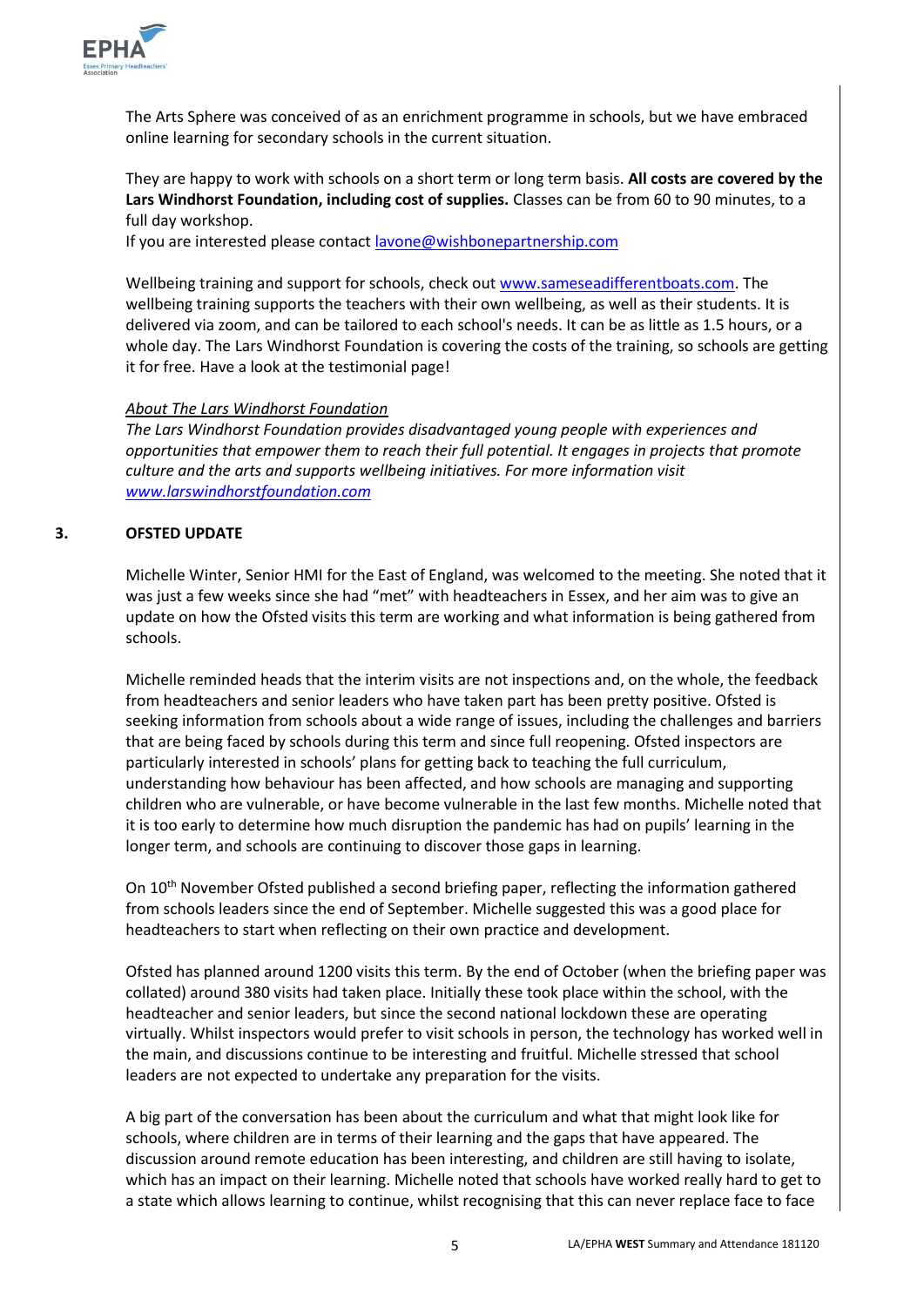

learning within the school environment.

The briefing paper also reflects the focus on the impact on staff wellbeing, on teachers' workload, managing onsite learning in conjunction with offering remote learning. Michelle stressed that Ofsted is also keen to hear about headteacher workload, recognising the current pressure on heads in particular. All schools have focused on PSHE, reflecting concerns about the welfare of pupils, both those who were previously considered vulnerable and other families that are newly vulnerable as a result of the pandemic.

Ofsted is asking about attendance; some schools have reported that attendance was higher than normal at the beginning of term, but there is likely to be an impact as more groups of children are sent home to socially isolate, and there has been a trend towards a number of children and young people being taken out of school to be electively home educated. Michelle suggested that this is something that school leaders are concerned about.

The visits involve 2 HMIs, one leading the visit and the other recording the information gathered. This then goes to a central team, who is collating the reports. A short, very factual letter is published for the school.

Michelle confirmed that Ofsted is keep to return to routine inspection, but the question about when this is appropriate is still hanging in the balance. Ofsted recognises the need to make a decision about the immediate future of inspection and they are consulting with school leaders; Michelle hopes a decision will be announced by the end of the month.

At the EPHA Annual General Meeting Michelle was asked to find out whether an interim inspection framework was being considered. She explained that this is one of the proposals being considered, along with continuing visits or, at the other extreme, restarting Section 5 inspection. Michelle did note that a number of schools are actually keen to have an inspection, in order to improve their current grade. She was asked if any priority might be given to these schools or are we simply returning to the timetable as before (including outstanding schools). Michelle felt that these various demands need to be taken into consideration, but no decision has been made to date.

Michelle was asked if the intention was to prioritise "outstanding schools" that haven't been inspected for many years when there is a return to routine inspection. She noted that the decision must be made about the return to a timetable, but Ofsted will need to bear in mind its capacity and available resources when determining a restart of inspections.

One headteacher noted that he was not clear what impact the information gathered by Ofsted would have in the future. Michelle explained that the purpose is a unique "state of the nation" review of what has happened and continues to happen in schools. She hoped that schools will benefit from learning from each other. The briefing paper should help inform DfE direction.

Michelle noted the existence of the Head Teacher Reference Group, which has widened its membership, and Ofsted works with this group of heads to help inform its future decisions. The Professional Officer noted that there will be a meeting of the Headteacher Reference Group in early December and suggested that heads could send any comments or questions to her to be forwarded on to the meeting.

Michelle was thanked for attending the meeting and agreed that the dialogue with Essex primary heads will continue.